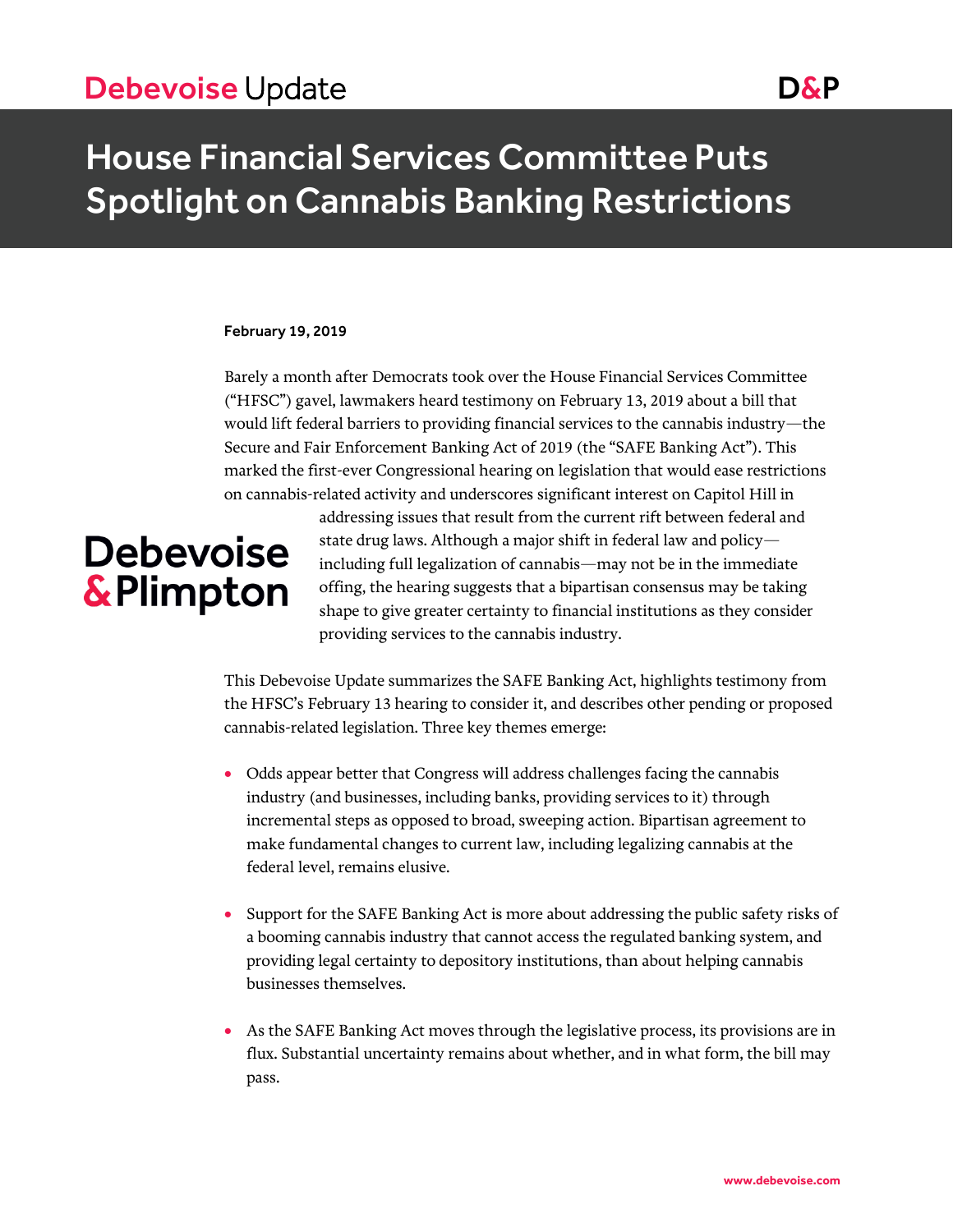#### BACKGROUND ON THE SAFE BANKING ACT<sup>1</sup>

Representative Ed Perlmutter (D-CO) first introduced the SAFE Banking Act in 2017 and it has continued to evolve since. In its present form, the bill would prevent federal banking regulators from taking the following actions in states which have legalized cannabis: (i) terminating deposit insurance for a bank solely because it has provided financial services to a cannabis-related business; (ii) imposing restrictions or penalties on depository institutions for providing financial services to cannabis-related businesses; (iii) discouraging institutions from offering financial services to individuals or entities because they are involved in the cannabis industry; and (iv) otherwise taking adverse supervisory action with respect to cannabis-related lending activity.

It also would revise federal anti-money laundering statutes to clarify that funds derived from transactions involving a cannabis-related business in a state that has legalized cannabis do not constitute proceeds of an unlawful activity solely because of the business's involvement, a change that would provide relief to all financial institutions, including broker-dealers, that are subject to the Bank Secrecy Act and its suspicious activity reporting ("SAR") requirements. The bill would further protect banks and their employees by: shielding them from federal criminal liability for providing financial services to lawful cannabis-related businesses; and removing the risk that collateral could be subject to forfeiture under federal law when banks provide loans to people or companies involved in the cannabis industry.

As a supervisory matter, the SAFE Banking Act would better coordinate oversight of the cannabis industry by giving the Financial Crimes Enforcement Network ("FinCEN") power to promulgate SAR guidance to financial institutions operating in the cannabis industry. It also directs the Federal Financial Institutions Examination Council to develop uniform guidelines for examining depository institutions that provide financial services to legitimate cannabis-related businesses, which should give banks more certainty in operating such programs.

### KEY TAKEAWAYS FROM THE HFSC HEARING

 $\overline{a}$ 

Notwithstanding ideological differences among members of the Committee, the SAFE Banking Act appears to enjoy support across the political spectrum. This bipartisan consensus derives in substantial part from concern about the public safety risks from current arrangements that require cannabis businesses to operate almost entirely in cash.

More information about the hearing and a copy of the SAFE Banking Act is availabl[e here.](https://financialservices.house.gov/calendar/eventsingle.aspx?EventID=402094)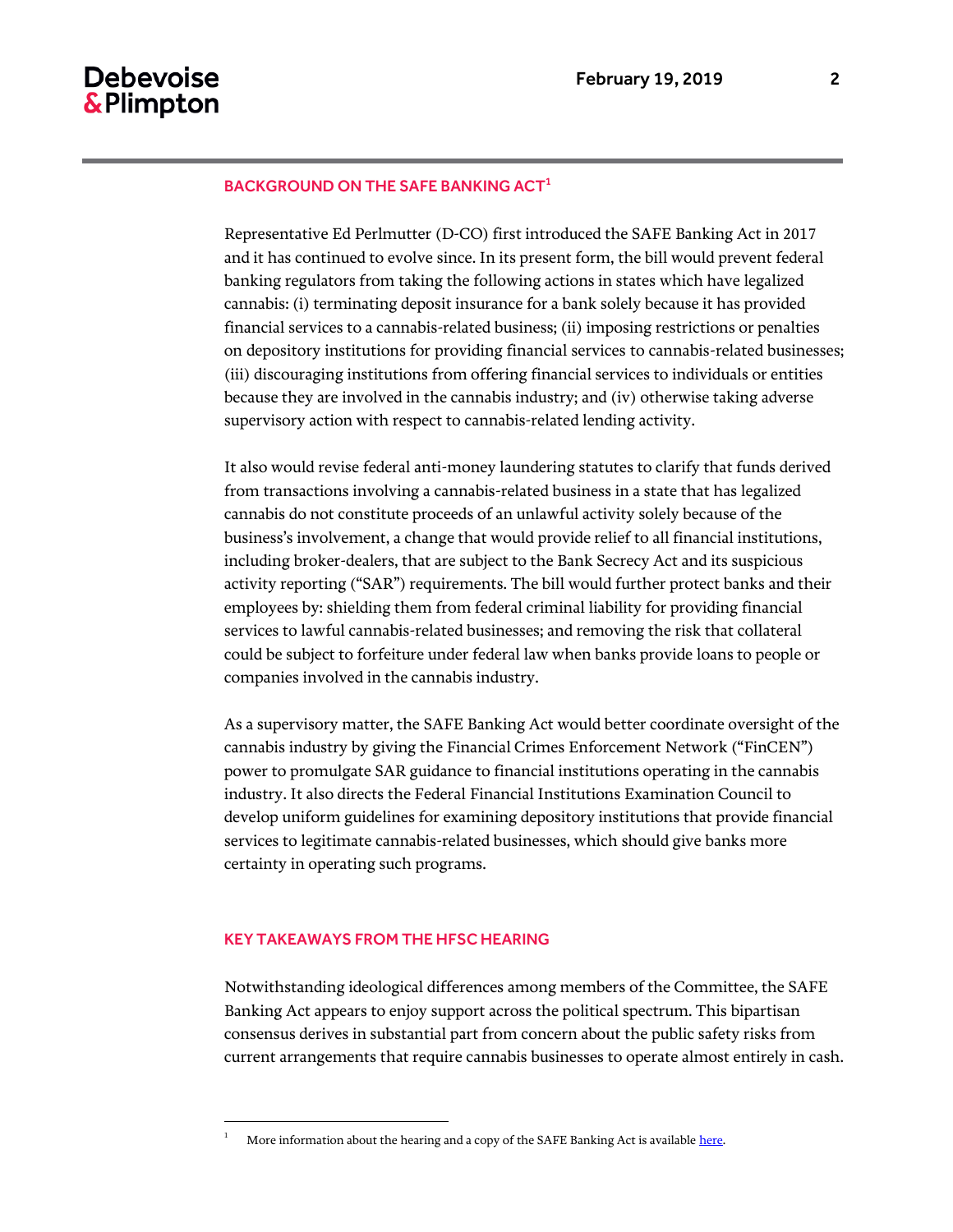### **Debevoise** & Plimpton

Several members and witnesses shared anecdotes about people injured or killed in armed robberies of cannabis dispensaries, which often hold large amounts of cash on premises because they cannot find banks to accept their deposits. Illustrating the magnitude of the problem, an employee of one of the few credit unions that takes deposits from the cannabis industry testified that her institution took in \$529 million in cash from cannabis businesses in 2017 and 2018 alone. Absent a legislative fix, many lawmakers expressed concern about the amounts of cash that will continue to circulate among these businesses.

Violent crime is not the only risk this cash-based system presents. One witness, California State Treasurer Fiona Ma, explained that taxing authorities are hard-pressed to monitor cash-intensive businesses and, as a result, the risk of tax evasion will remain significantly elevated until cannabis businesses can access the regulated banking system.

The HFSC also focused on operational and other difficulties cannabis businesses face because they cannot use traditional banks. For instance, critical service providers such as equipment suppliers and power companies are reluctant to serve cannabis businesses, even though their activities are entirely lawful in the states where they operate. There are consequences to individuals working in the industry as well. A witness who owns several Washington D.C. medical cannabis dispensaries, Corey Barnette, explained that he must pay his employees in cash, and that these workers have difficulty accessing credit or even renting homes because of their source of income.

In something of a surprise, witnesses on the whole reported being comfortable with the current SAR filing system and FinCEN guidance. The Chief Risk Officer of an Oregon credit union and the CEO of a Washington community bank both argued that any federal legislation that is ultimately passed should not substantively alter SAR filing requirements; however, several Committee members noted that regulators should be involved with drafting the legislation to ensure integration with the existing antimoney laundering framework.

Among members who oppose cannabis legalization, there was disagreement as to whether the SAFE Banking Act charts the appropriate course. Some asserted that adding new laws to the legal framework without comprehensively addressing the issue by de-scheduling cannabis, or removing it from the Controlled Substances Act ("CSA"), would merely sow further confusion in the industry. Meanwhile, Representative Andy Barr (R-KY) pointed to the 2018 Farm Bill as a model for how Congress could address cannabis legalization in this way. Still other members noted that full-scale legalization might be politically difficult to achieve.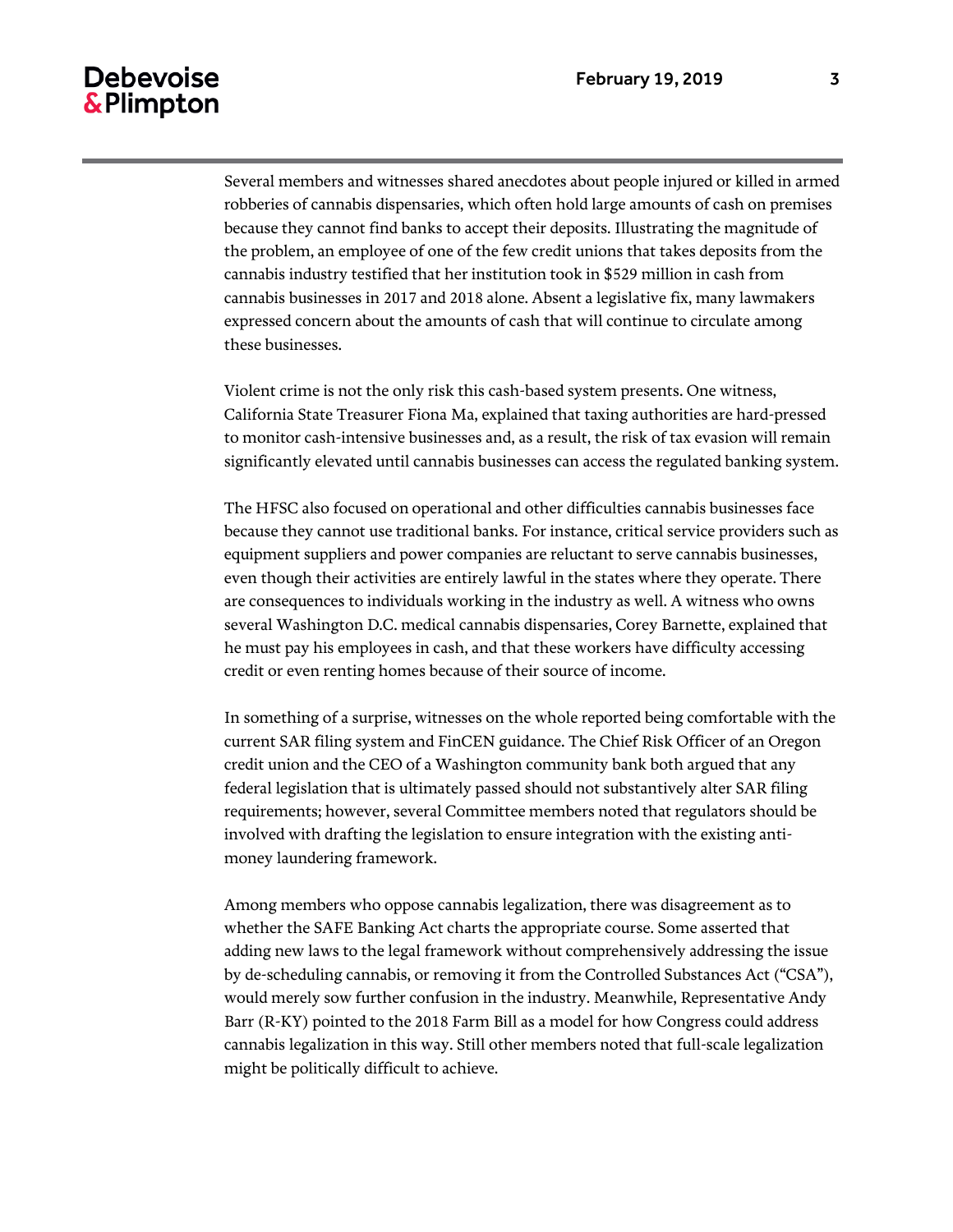### OTHER PROPOSED LEGISLATION

Although the HFSC considered only the SAFE Banking Act on February 13, several other cannabis-related bills, including some that were introduced in prior years but have not yet been re-filed during this legislative session, are widely expected to be considered in this Congress:

- **S.3032: Strengthening the Tenth Amendment Through Entrustment of States ("STATES") Act.** Although not yet formally introduced into the current Congressional session, many commentators see it as a runner-up to the SAFE Banking Act in terms of likelihood of enactment. Originally introduced in 2018 by Senators Cory Gardner (R-CO) and Elizabeth Warren (D-MA), it would amend the CSA to exempt its application "to any person acting in compliance with state law relating to the manufacture, production, possession, distribution, dispensation, administration, or delivery of marihuana." It would, however, establish a floor for state law by continuing application of the CSA to persons who hire people under 18 years of age in the cannabis industry and to persons who distribute cannabis to those under age 21.
- **H.R. 420: Regulate Marijuana Like Alcohol Act.** This bill was filed by Representative Earl Blumenauer (D-OR), a longtime supporter of easing federal restrictions on cannabis. It would transfer cannabis enforcement authority from the Drug Enforcement Administration to a renamed Bureau of Alcohol, Tobacco, Marijuana, Firearms and Explosives, remove cannabis from the CSA, and authorize federal permits for cultivating, packaging, selling, and importing cannabis. It would, however, prohibit shipping or transporting cannabis into states that have not legalized it.
- **H.R. 493: Sensible Enforcement of Cannabis Act.** This bipartisan bill, sponsored by Representative Lou Correa (D-CA) and six other House members, would essentially enshrine the now-rescinded "Cole Memorandum" into federal law. Among other things, it would prevent the U.S. attorney general from prosecuting "any conduct that concerns marijuana for medicinal or recreational use and is authorized by the laws of the State involved." The bill also carves out eight exceptions for areas where the Justice Department could continue to enforce the federal cannabis prohibition. However, the need for this bill may be viewed as less pressing given Attorney General William Barr's recent statements that he will not prosecute those who have relied on the Cole Memorandum.
- **S.420: Marijuana Revenue and Regulation Act.** This bill, one of three cannabisrelated bills sponsored by Senator Ron Wyden (D-OR) in this Congressional session,